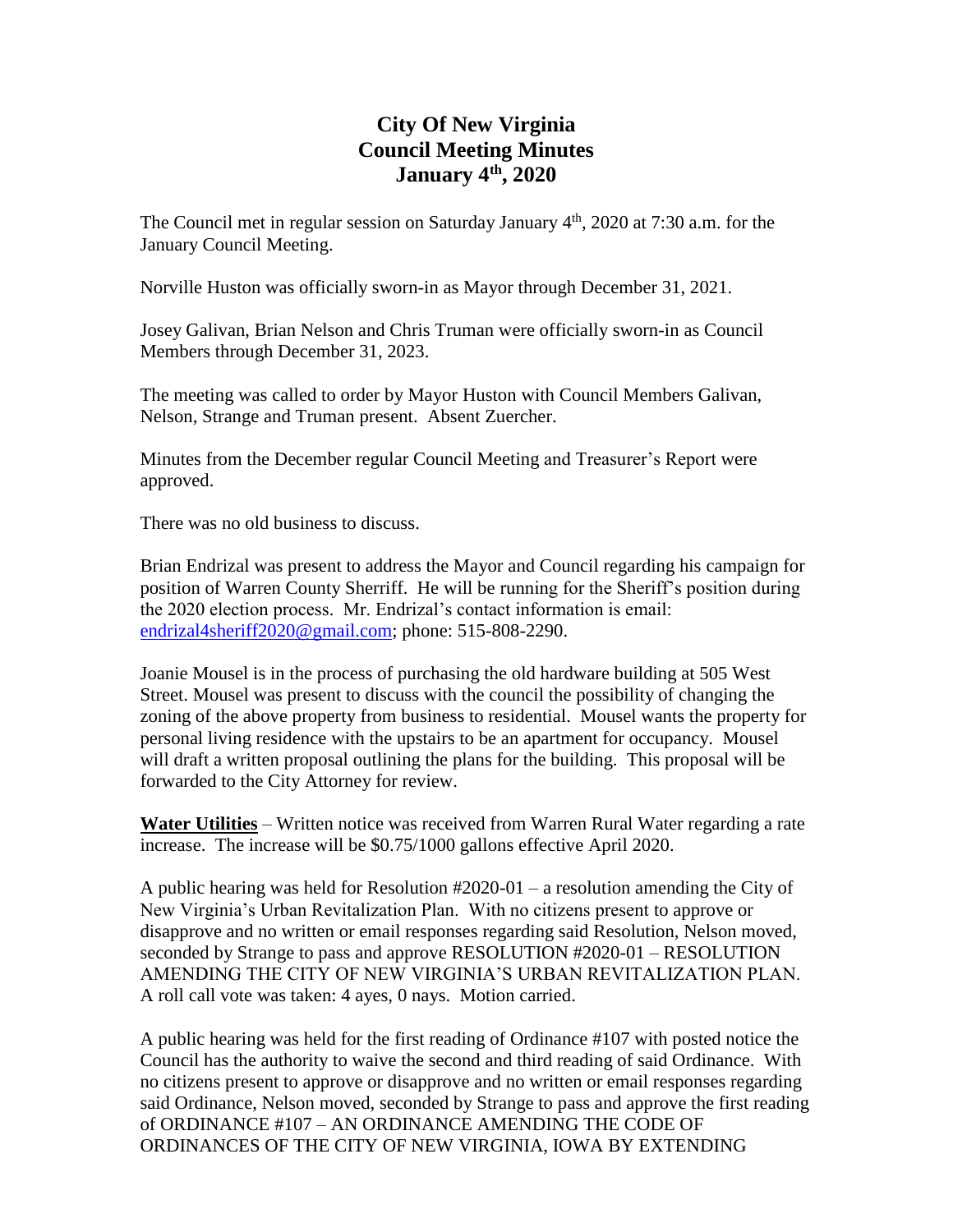EXISTENCE OF THE NEW VIRGINIA, IOWA REVITALIZATION PLAN and to waive the second and third reading of said Ordinance. A roll call vote was taken: 4 ayes, 0 nays. Motion carried.

**Law Enforcement** – The report summary from the Sheriff's Office for the month of November was reviewed. Thirty three calls were received or initiated in the community during the month. Two citations/warnings were written in the New Virginia area. Officers logged in excess of 50.75 hours for the month in the community.

Strange moved, seconded by Nelson to pass and approve Resolution #2020-02 – A RESOLUTION NAMING CITY STATE BANK AND IOWA PUBLIC AGENCY INVESTMENT TRUST (IPAIT) DEPOSITORIES OF CITY FUNDS. A roll call vote was taken: 4 ayes, 0 nays. Motion carried.

Nelson moved, seconded by Strange to designate The Record-Herald & Indianola Tribune as official paper for publication of city budget, State of Iowa Annual financial Report, ordinances and any other necessary legal publications for 2020. A roll call vote was taken: 4 ayes, 0 nays. Motion carried.

Nelson moved, seconded by Strange to designate The Tri Corner Express as official paper for publication of city council meeting minutes, public notices and any other necessary legal publications for 2020. A roll call vote was taken: 4 ayes, 0 nays. Motion carried.

Strange moved, seconded by Nelson to re-appoint Robert Stuyvesant as City Attorney for the City of New Virginia for 2020. A roll call vote was taken: 4 ayes, 0 nays. Motion carried.

Nelson moved, seconded by Truman to re-appoint Brent Baughman as City Clerk, Jennifer Baughman as Deputy City Clerk and Justin Strange as Mayor Pro-Tem. A roll call vote was taken: 4 ayes, 0 nays. Motion carried.

The Hen House renovation was discussed. The City taking over operation of the Hen House and paying the utility bills in July after the start of the new fiscal year was discussed. Nelson moved, seconded by Strange to have the City take over operation of the Hen House and start paying the utility bills in July. A roll call vote was taken: 4 ayes, 0 nays. Motion carried.

The 2020-21 city budget was discussed. Items/projects discussed for funding over the next few budget processes included Lions Park basketball court renovation, renovation of the kitchen area of the Hen House, upgrade the electrical services in Old Settlers Park.

Dates for Spring Curbside Cleanup were discussed. TRM will be contacted to see if May  $9<sup>th</sup>$  is available with an alternative date of May 16<sup>th</sup>.

# **GAMP FINANCIAL UPDATE**

#### **January 4, 2020**

The following are the balances for the GAMP accounts; Money Market \$30,824.39 Regular Account \$ 1,072.87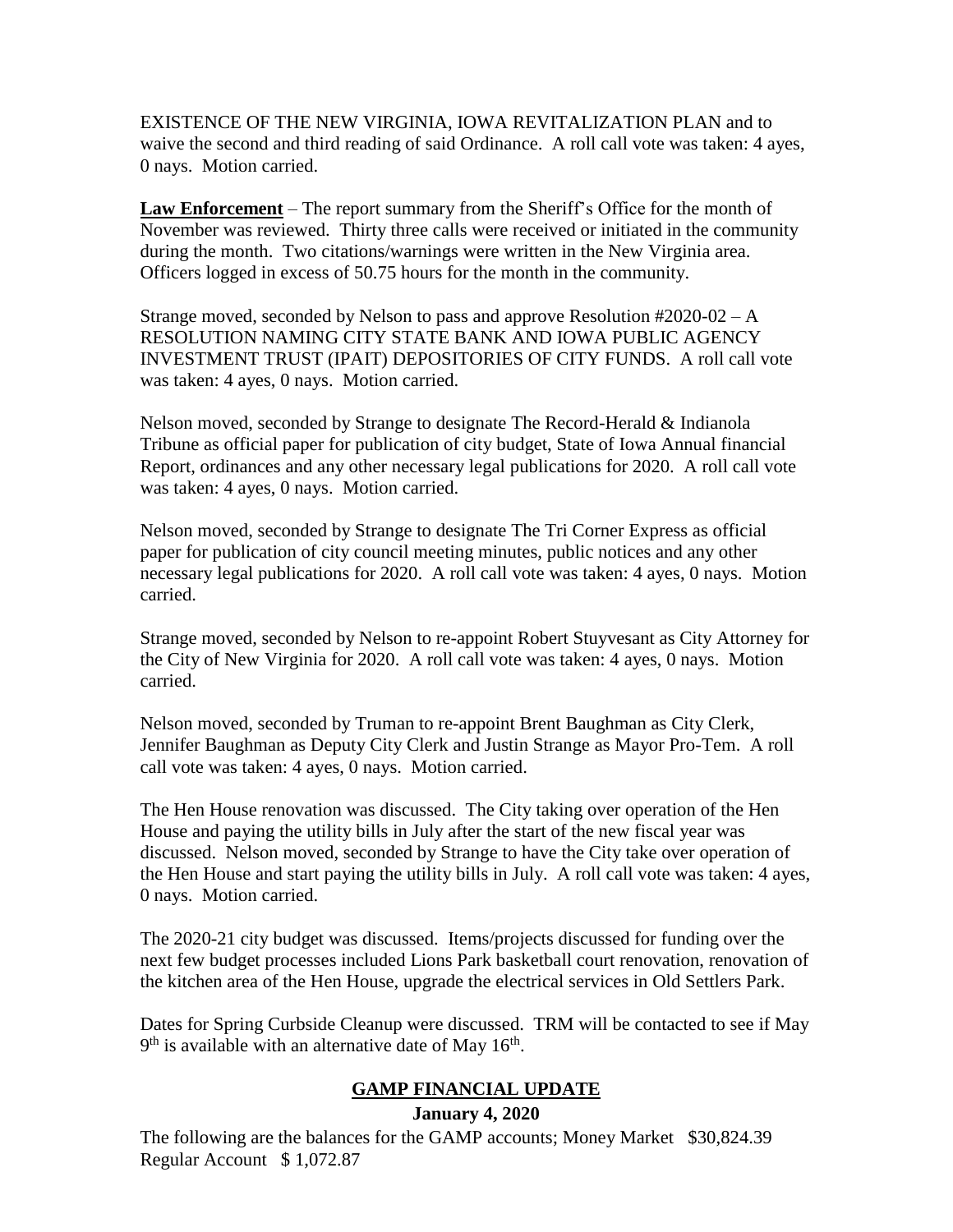The rentals and building use is going well at GAMP. The tot time director is stepping down due to personal reasons. We will need to find a new director for the program.

#### **NEW VIRGINIA PLAYGROUND COMMITTEE UPDATE**

We received some quotes for trash bins and grills. We will need to review these quotes to see which company has the best deal for us. We are still working on ordering mulch to replace what has deteriorated over the past year to the entire playground. A date of March 7<sup>th</sup> has been tentatively set for the Father/Daughter Dance. Future goals of the group: new shelter, additional stand-alone pieces to add. Our account balance is \$16,321.99

### **KEEP IOWA BEAUTIFUL PROGRAM**

Keep Iowa Beautiful Committee next meeting date is January  $16<sup>th</sup>$  at 7 pm. The City Council needs to appointment a council member to represent the City of New Virginia for this committee. The account balance is \$169.00

Chris Truman will be the council member representing the City on the Keep Iowa Beautiful/Hometown Pride Committee.

The council was updated on the City taking over operation of the fire department. A Virginia Township representative has to sign off on some paperwork from the State Auditor's Office followed by the State Auditor signing off on the paperwork and completed compilation of the Virginia Township Fire Department. Possibly within the next two or three months the City will assume operation of the fire department.

Nelson mentioned there will be a fundraiser for Old Settlers on April  $4<sup>th</sup>$ . The details are still being worked on.

Nelson moved, seconded by Galivan to approve payment of all City bills and GAMP bills. A roll call vote was taken: 4 ayes, 0 nays. Motion carried.

With no further business to come forth, Nelson moved, seconded by Galivan to adjourn meeting. A roll call vote was taken: 4 ayes, 0 nays. Motion carried. Meeting adjourned at 9:55 a.m. The February council meeting is scheduled for Saturday February  $8<sup>th</sup>$ , 2020 at 7:30 a.m**. February meeting date – Saturday February 8th , 2020 at 7:30 a.m.**  Sunt Bangha

Brent Baughman, City Clerk

## **December Revenues**

| General Fund                            | 4403.46 |
|-----------------------------------------|---------|
| Debt Service                            | 3.61    |
| <b>Water Utilities</b>                  | 7231.51 |
| Road Use                                | 8145.22 |
| $LOST$ (local option sales tax) 3480.50 |         |

Total \$ 23264.30